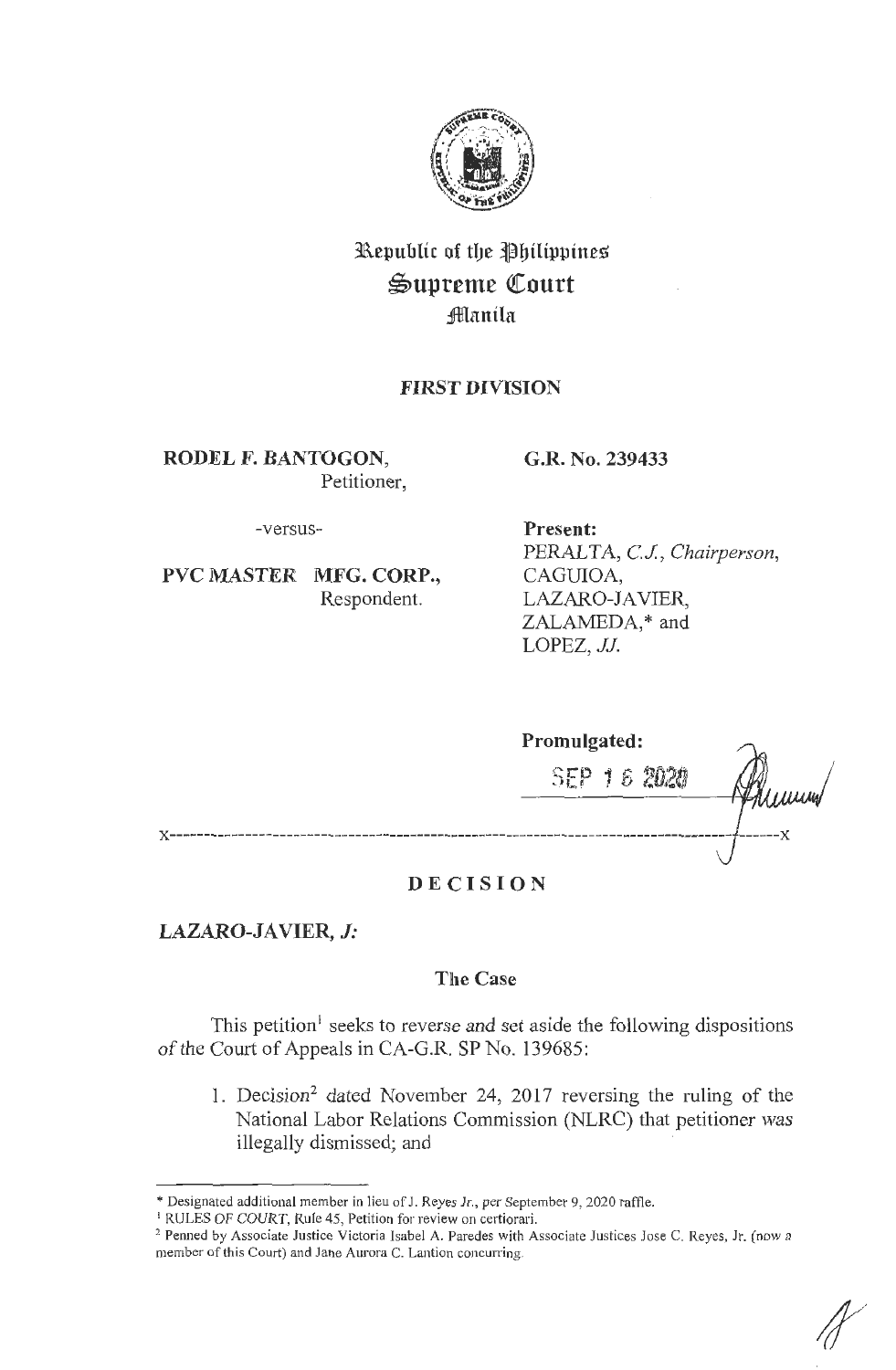2. Resolution dated May 8, 2018 denying petitioner's motion for reconsideration.

#### **Antecedents**

Petitioner Rodel F. Bantogon charged respondent PVC Master: Mfg. Corp. with illegal dismissal. In his Position Paper dated June 24, 2014, petitioner essentially alleged: On May 20, 2012, he was employed by Boatwin International Corporation as a helper. In less than a year, he got promoted to machine operator. On January 2014, Boatwin changed its trade name to PVC. On March 2014, petitioner was prevented from reporting for work because of his participation in the illegal dismissal case of his brother against PVC.<sup>3</sup> When PVC learned of his participation in his brother's illegal dismissal case, it refused to give him any further assignment which consequently equated to constructive termination. PVC failed to observe the fundamental requirements of due process in dismissing him, hence, was guilty of illegal dismissal.4

For its part, PVC countered that it commenced operations just a month before the alleged dismissal or on February 14, 2014. It asserted that it is a separate and distinct entity from Boatwin. It denied that petitioner was ever its employee.<sup>5</sup> It submitted the following documents: (1) PVC Mayor's Permit; (2) PVC Application Form; (3) PVC Receipt for Application; (4) PVC Bill for Application; (5) PVC Securities and Exchange Commission (SEC) Registration; (6) PVC Articles of Incorporation; (7) PVC By-Laws; (8) Boatwin SEC Registration; and (9) Boatwin General Information Sheet. According to PVC, these documents are *res ipsa loquitur* and cannot be overturned by petitioner's bare allegations that he was PVC's employee and that he was illegally dismissed by PVC.6

#### **Labor Arbiter's Ruling**

By Decision<sup>7</sup> dated August 29, 2014, the Labor Arbiter held thus:

**WHEREFORE,** premises considered, respondent PVC Master Manufacturing Corporation is found guilty of illegal dismissal and is hereby ordered to pay complainant the aggregate provisional (computed up to date) sum of **ONE HUNDRED TWELVE THOUSAND SEVEN HUNDRED EIGHT FOUR** & **21/100 PESOS (P112,784.21)** representing:

- 1. Backwages computed from the date of his dismissal up to finality of this decision;
- 2. Separation pay computed at one month pay for every year of service;
- <sup>3</sup>*Rollo,* p. 33.
- $4$  Id. at 48-49.
- *5 Id.* at 33.
- <sup>6</sup>*Id.* at 87-90.
- <sup>7</sup>*Id.* at 59-60.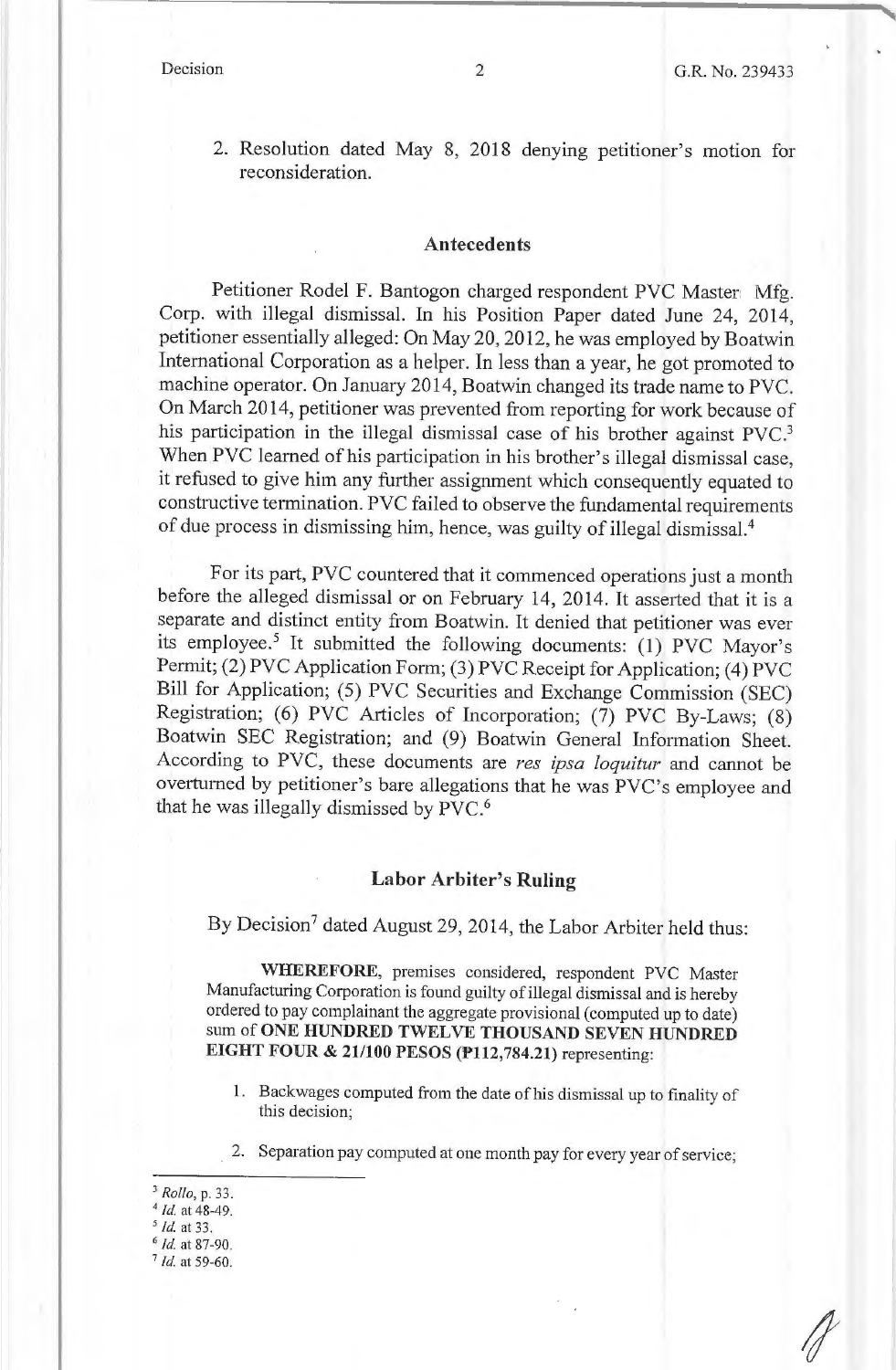- 3. Wage differentials computed from February 14, 2014;
- 4. Unpaid  $13<sup>th</sup>$  month pay; and
- 5. Attorney's fees equivalent to ten percent (I 0%) of the total monetary award.

All other claims are dismissed for lack of merit. The computation hereto attached is made an integral part thereof.

#### **SO ORDERED.**

In fine, the Labor Arbiter found that petitioner was an employee of PVC. During the interregnum of change from Boatwin to PVC, petitioner was not separated from his employment. In fact, he was not paid separation pay by Boatwin. When PVC assumed Boatwin's business, petitioner continued to work with PVC as a machine operator under the same working conditions he had in Boatwin. PVC, thus, merely assumed Boatwin's business and thus, absorbed its employees, including petitioner. 8

Further, the Labor Arbiter decreed that petitioner was illegally dismissed by PVC. Petitioner was not allowed to continue working for PVC when the latter found out that he was involved in his brother's illegal dismissal case. PVC failed to prove that it dismissed petitioner for just or authorized cause.<sup>9</sup>

#### **NLRC's Ruling**

Under its Decision dated November 28, 2014, the NLRC affirmed. Petitioner worked in the same position and under the same working conditions from Boatwin to PVC. He was, thus, an employee of PVC. Because petitioner was abruptly dismissed from service without just or authorized cause, PVC was guilty of illegal dismissal.<sup>10</sup>

PVC moved for reconsideration, which was denied by Resolution<sup>11</sup> dated January 21, 2015.

### **Court of Appeals' Proceedings**

*I* 

<sup>8</sup>*lei.* at 57.

<sup>9</sup>*id.* at 58-59. 10 *Id.* at 85-86.

<sup>11</sup>*Id.* at 32.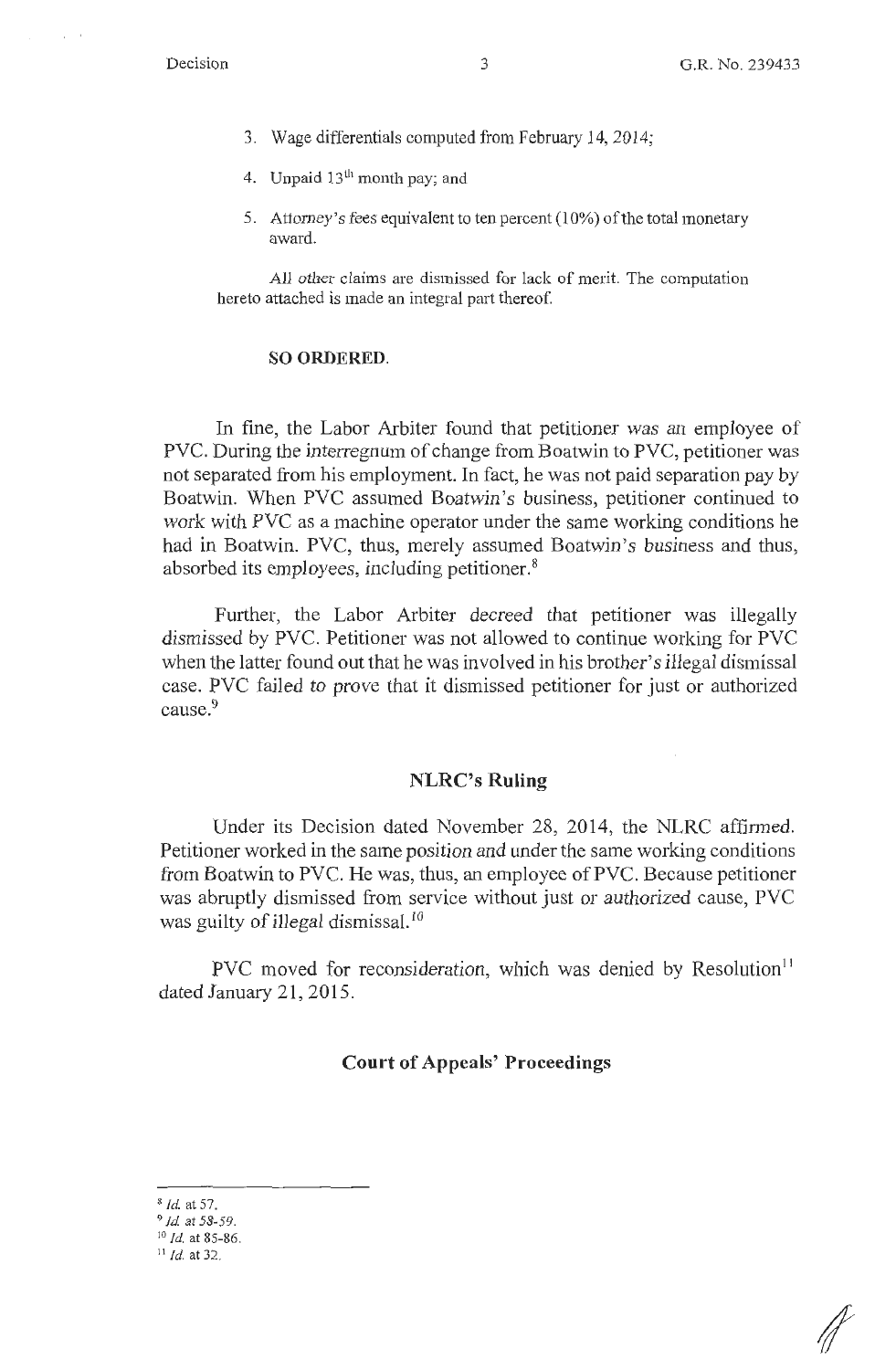On PVC's petition for certiorari, it faulted the NLRC for allegedly disregarding the evidence proving that it was a separate and distinct entity from Boatwin. <sup>12</sup>

On the other hand, petitioner asserted that the factual findings of the Labor Arbiter and the NLRC were supported by substantial evidence. Thus, they should be accorded with great respect, even finality. The Labor Arbiter and the NLRC rightfully held that he was PVC's employee and that he was illegally dismissed by PVC.<sup>13</sup>

### **Court of Appeals' Ruling**

Under its assailed Decision dated November 24, 2017, the Court of Appeals reversed. The issue of petitioner's alleged illegal dismissal hinged on the existence of employer-employee relationship between him and PVC. It is a factual issue that must be proven by substantial evidence. Here, petitioner failed to prove that he was PVC's employee. Petitioner's allegation that there was no interruption in the employment of petitioner from Boatwin to PVC is not proof of petitioner's employment with PVC. <sup>14</sup>

While PVC admitted that it is the successor-corporation to Boatwin's assets, there is no evidence to hold PVC jointly liable with respect to Boatwin's labor employment problems. In an assets sale, the buyer in good faith is not mandated to absorb the employees affected by the sale. It is likewise not liable for the payment of such employees' claims. PVC, hence, did not automatically become petitioner's employer when it commenced its operations on February 14, 2014. Having established that petitioner was not PVC's employee, the latter cannot be held guilty of the former's illegal dismissal. 15

Petitioner moved for reconsideration. He argued that, even if Boatwin and PVC did enter into an assets sale, PVC would still be liable for Boatwin's debts and liabilities because it is merely a continuation of Boatwin. He did not receive any separation pay from Boatwin when PVC acquired the assets of Boatwin. When PVC commenced to operate its business, he continued to execute the same work under the same working conditions when he was an employee of Boatwin. Clearly, there was no interruption in his service. It was only after PVC learned that he helped his brother file a complaint for illegal dismissal against it that his services got terminated on the premise that PVC was separate and distinct from Boatwin. <sup>16</sup>

In its comment dated February 26, 2018, PVC alleged that petitioner's motion for reconsideration dated January 23, 2018 merely reiterated his

- <sup>12</sup>*/d.* at 69-73. 13 */d.* at 173.
- 
- <sup>14</sup>*Id.* at 37-39. 15 *Id* at 37-40.
- 
- <sup>16</sup>*Id.* at 187.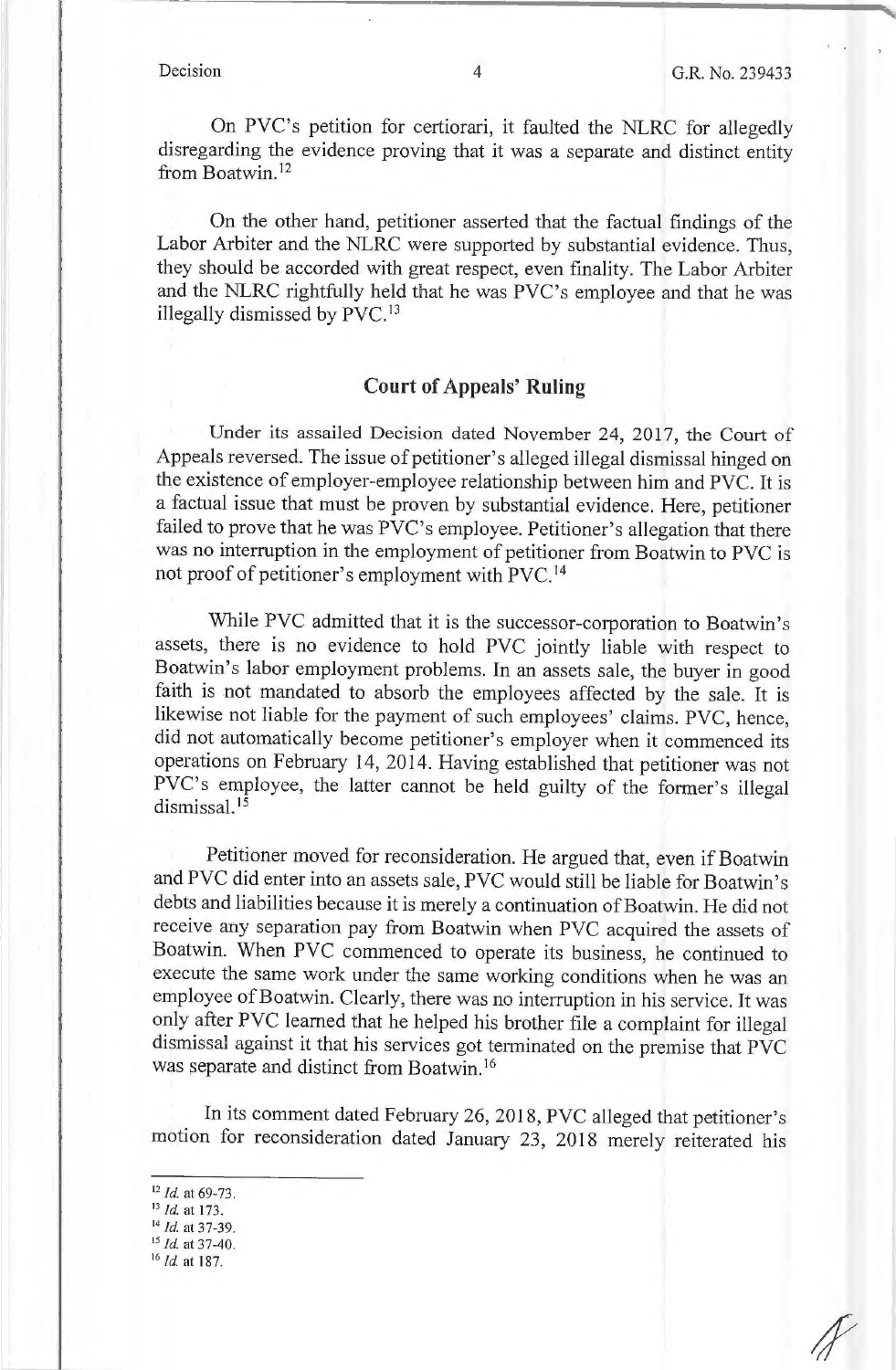previous allegations without submitting any substantial evidence to prove the same.<sup>17</sup>

By Resolution dated May 8, 2018, the Court of Appeals denied petitioner's motion for reconsideration dated January 23, 2018. <sup>18</sup>

#### **The Present Petition**

Petitioner now seeks affirmative relief from the Court via the present petition for review on certiorari.

#### **Issue**

Did the Court of Appeals commit reversible error when it ruled that petitioner was not an employee of PVC?

#### **Ruling**

Petitioner asserts that the employer-employee relationship between him and PVC was satisfactorily established. He claims that PVC is merely a continuation of Boatwin, hence, PVC is liable for the debts and liabilities of the latter.<sup>19</sup> More, he contends that he was illegally dismissed without just or authorized cause by PVC.<sup>20</sup>

For its part, PVC counters that the petition raises factual issues which are beyond the prism of Rule 45 of the Rules of Court.<sup>21</sup>

We grant the petition.

In its assailed Decision dated November 24, 2017, the Court of Appeals held that Boatwin and PVC entered into an assets sale and since PVC was a buyer in good faith, thus, it is not obligated to absorb the employees of Boatwin, including herein petitioner.<sup>22</sup>

We cannot agree.

To begin with, the alleged assets sale between Boatwin and PVC was never sufficiently established on record. In fact, the case records are utterly

- <sup>19</sup>*Id.* at 18-21.
- <sup>20</sup>*Id.* at 21.

<sup>17</sup> *Id.* at 192-193.

<sup>18</sup>*Id.* at 43-44.

<sup>&</sup>lt;sup>21</sup> *Id.* at 209-210.

<sup>22</sup>*Id.* at 37-40.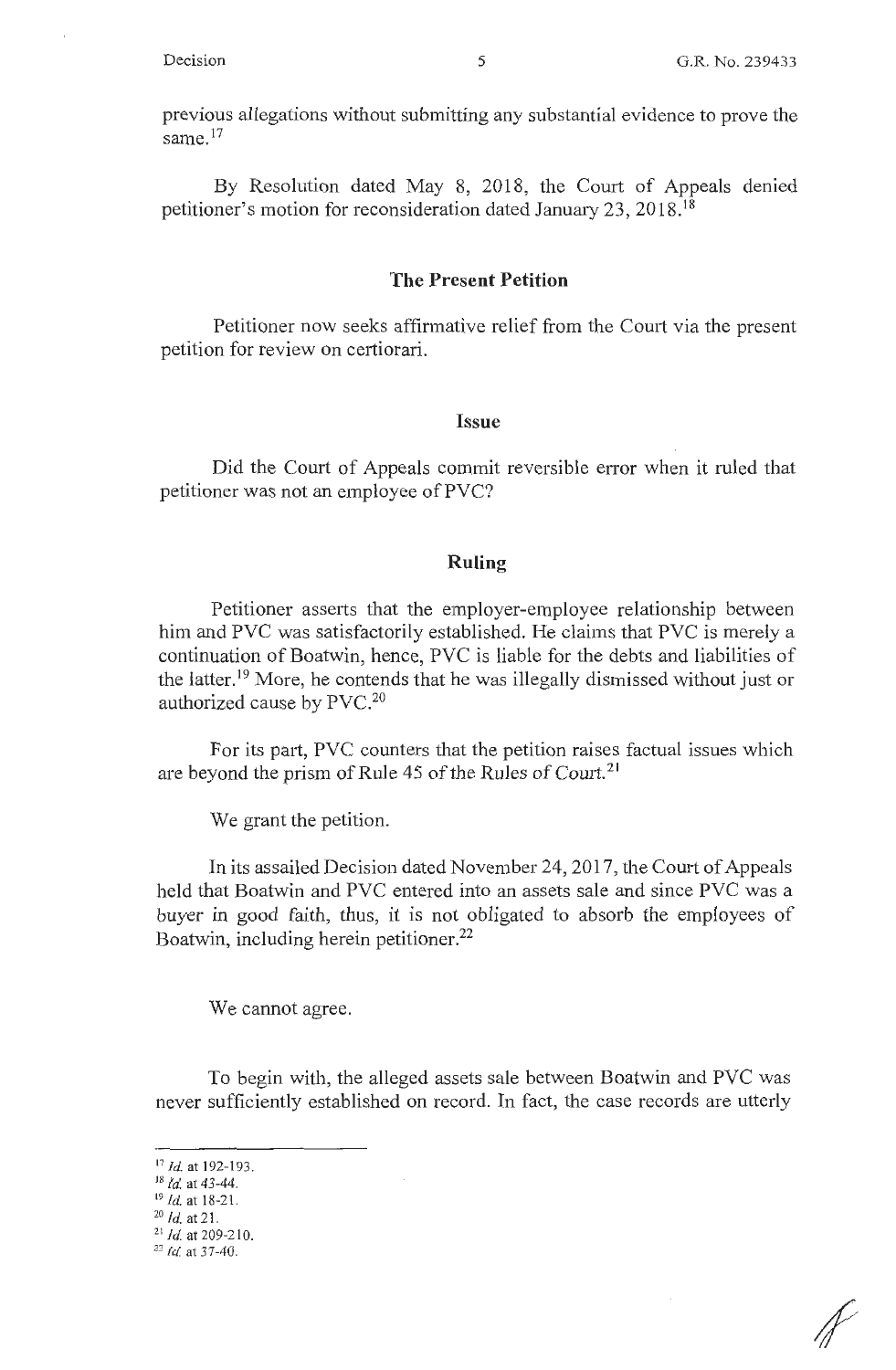bereft of any showing that Boatwin and PVC did enter into the so-called assets sale.

For one, PVC did not even raise this defense at the very first opportunity when it filed its Position Paper dated June 3, 2014 before the Labor Arbiter.<sup>23</sup> It only did so belatedly on appeal before the NLRC.<sup>24</sup>

Too, the best evidence of the so-called assets sale which is the deed of sale itself, if one truly existed, has never been presented either before the Labor Arbiter, the NLRC, the Court of Appeals, or even here.

Further, there was no notice to Boatwin's employees regarding the purported assets sale. Also, except for petitioner, there was no showing that Boatwin's employees had actually been terminated by reason of the supposed assets sale.

PVC does not even deny that it did continue to avail of petitioner's services as employee even after the assets sale purportedly took place. Markedly, PVC has not adduced in evidence its employees plantilla which may have shown that indeed petitioner was not its employee.

More, there was no payment of separation pay to petitioner by Boatwin as to indicate there was really an assets sale and that Boatwin and PVC were truly separate and distinct from each other.

Another, it is unrefuted that PVC and Boatwin are engaged in the same line of business, operate in the same vicinity, and have the same working conditions.

The sole argument of PVC is that it acquired Boatwin's assets through the so-called assets sale. But the Court finds that there was no assets sale to speak of. **What clearly happened was simply a change of corporate name from Boatwin to PVC.** But what's in a name?

In *Zuellig Freight and Cargo Systems v. National Labor Relations Commission*<sup>25</sup>, the Court held that the mere change in the corporate name is not considered under the law as the creation of a new corporation. Hence, the renamed corporation remains liable for the illegal dismissal of its employee separated under that guise.

Likewise, in *P.C. Javier & Sons Inc. v. Court of Appeals*,<sup>26</sup> the Court ruled that a change in the corporate name does not make a new corporation, whether effected by a special act or under a general law. It has no effect on the identity of the corporation, or on its property, rights, or liabilities. The corporation, upon such change in its name, is in no sense a new corporation,

<sup>&</sup>lt;sup>23</sup> *Id.* at 87-90.<br><sup>24</sup> *Id.* at 62-68.<br><sup>25</sup> 714 Phil. 401, 403 (2013).<br><sup>26</sup> 500 Phil. 419, 431 (2005).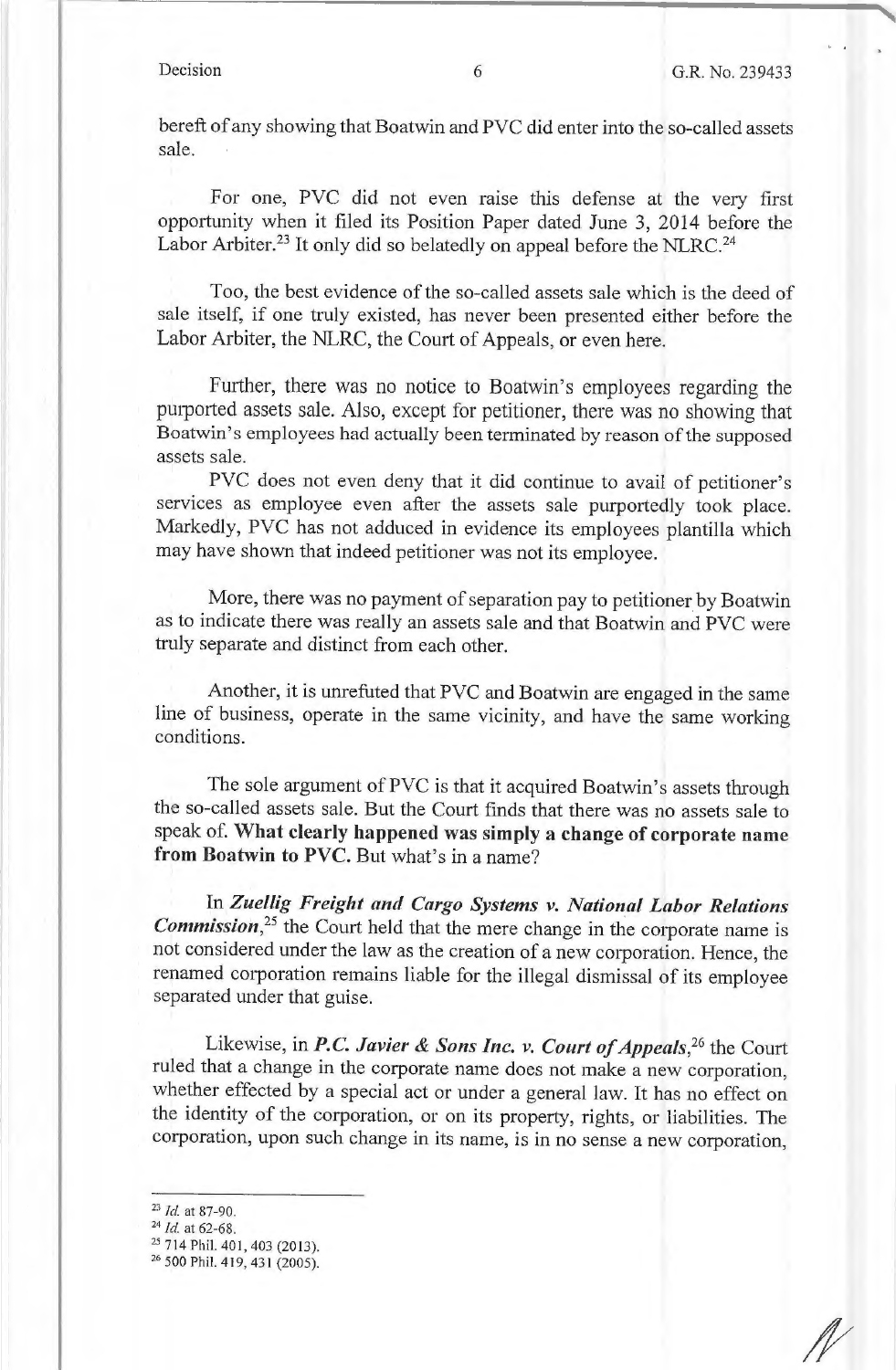nor the successor of the original corporation. It is the same corporation with a different name. Its character is in no respect changed.

Further, in *Philippine First Insurance Co., Inc. v. Hartigan,27* the Court enunciated that a change in the name of a corporation has no more effect upon its identity as a corporation than a change of name of a natural person has upon his identity. It does not affect the rights of the corporation or lessen or add to its obligations. After a corporation has effected a change in its name it should sue and be sued in its new name.

Significantly, aside from a change of corporate name from Boatwin to PVC, there were no other changes in PVC's circumstances indicating that the supposed assets sale took place, much less, that it truly had a corporate existence distinct from that of Boatwin. To repeat, the so-called assets sale was never established.

The State is bound under the Constitution to afford full protection to labor. When conflicting interests of labor and capital are to be weighed on the scales of social justice, the heavier influence of the latter should be counterbalanced with the sympathy and compassion the law accords the less privileged workingman. This is only fair if the worker is to be given the opportunity and the right to assert and defend his cause not as a subordinate but as part of management with which he can negotiate on even plane. Hence, labor is not a mere employee of capital but its active and equal partner.<sup>28</sup>

Evidently, courts should be ever vigilant in the preservation of the constitutionally enshrined rights of the working class. Certainly, without the protection accorded by our laws and the tempering of courts, the natural and historical inclination of capital to ride roughshod over the rights of labor would run unabated.29

To consider PVC as a separate and distinct entity from Boatwin would be a clear disregard of petitioner's constitutional right to security of tenure. The Court will not allow PVC to circumvent the basic principles of labor laws which were meticulously crafted to ensure full protection to laborers.

Undoubtedly, PVC is the employer of petitioner. Hence, as petitioner's employer, it had the burden to prove that petitioner's termination of employment was valid. This PVC failed to do.

Here, it is clearly proven that PVC constructively dismissed petitioner when it abruptly prevented him from reporting for work without just or authorized cause. It failed to accord petitioner an opportunity to be heard and defend himself which is a basic requirement of due process in the termination of employment. PVC is, thus, guilty of illegal dismissal.

<sup>27</sup> G.R. No. L-26370, July <sup>3</sup> 1, 1970, 34 SCRA 252. 28 *Fuentes v. National Labor Relations Commission,* 334 Phil. 22, 25 ( 1997).

<sup>29</sup>*Mabeza v. National Labor Relations Commission,* 338 Phil. 386, 389 ( 1997).